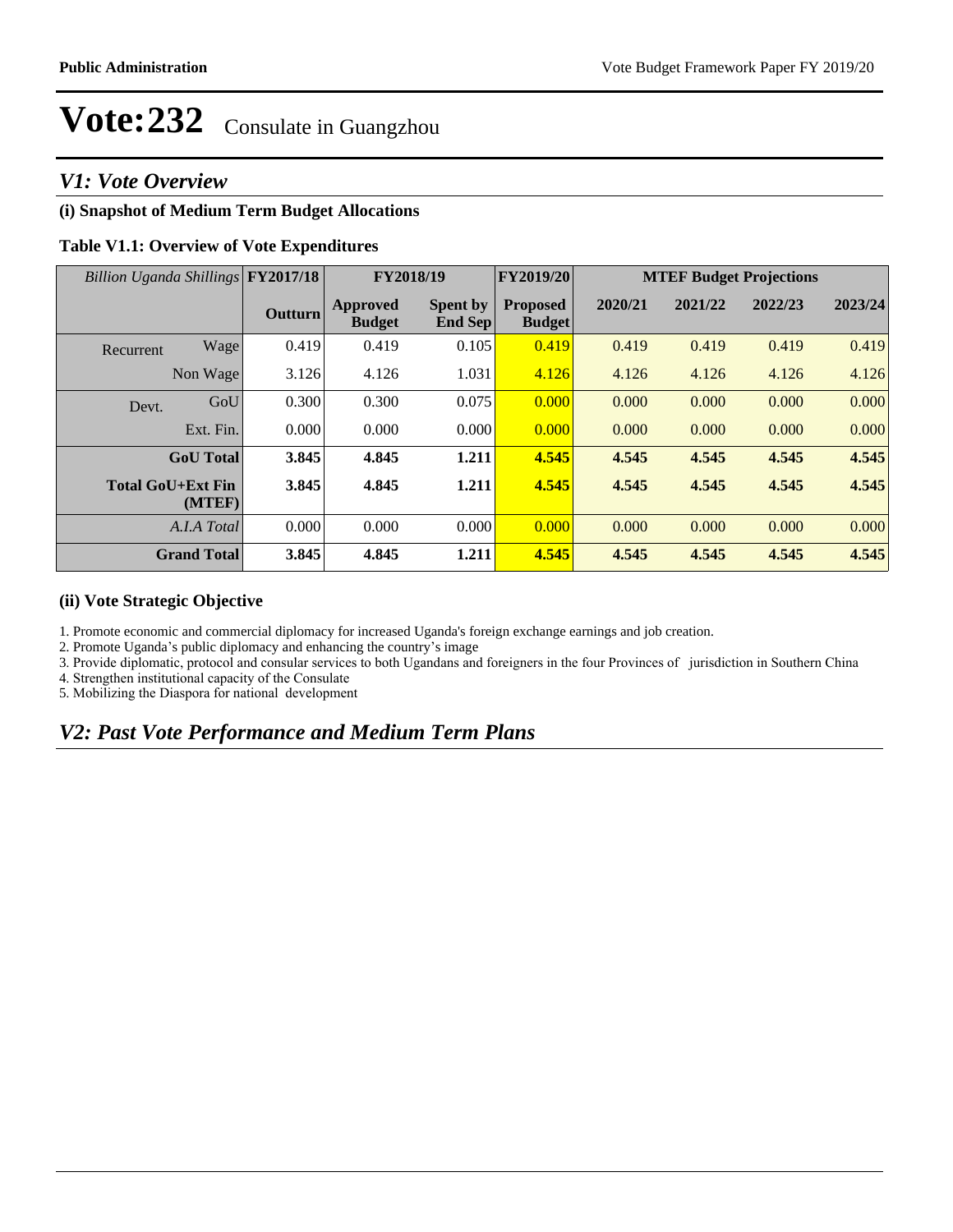#### **Performance for Previous Year FY 2017/18**

In the FY 2017/18, the Consulate performed as follows;

1. Organized a Trade Facilitation Symposium involving traders, Uganda Revenue Authority (URA), National Bureau of Standards (UNBS) and other stakeholders to address challenges affecting traders importing from China

2. Assumed the responsibility of Dean of the Consular Corps in Guangzhou, which is contributing to strengthening Uganda's positive image.

3. With support by the Contract Management Team, approved the Inception Report and Building Design for the Chancery Building and the Official Residence for the Consulate. Subsequently, the consulate secured approval of preliminary Designs by the city authorities.

4. Participated in and facilitated a Ugandan Cultural Group to perform at the Opening of the 2017 China (Guangdong) International Tourism Industry Expo (CITIE), where a Uganda Tourism Promotion Event was also organized, targeting tour and travel operators.

5. Organized a high level Investment and Tourism Promotion Conference (addressed by Hon. Ephraim Kamuntu, Minister of Tourism, Wildlife and Antiquities) in Nanning City, Guangxi Province and provided information of Uganda's tourism sector and available investment opportunities. Another Tourism Promotion Event was held in Shenzhen City.

6. Participated in the 123rd Canton Fair to identify appropriate machinery for Uganda's SMEs. The database of companies with appropriate machinery for Uganda's SMEs was generated

7. Facilitated the visit of an Official Delegation to Mbarara led by Mr. Zhang Yufei, Vice Chairman of the Sanya City Peoples' Congress, Hainan Province during which an Agreement on the Establishment of Sister-City Relationship between Sanya and Hainan was signed, to cooperate in areas of skills development, tourism, infrastructure development, agriculture, economy, trade, science, culture and education.

8. Together with the Embassy in Beijing, the Consulate also attended the 4th Conference on China-Africa Agricultural Cooperation, aimed at implementing the consensus of the Johannesburg FOCAC Summit on accelerating agricultural cooperation between China and Africa, and discussing cooperative fields among governments, research institutes and financial institutions. Agreed Minutes were signed with the Hainan Department of Agriculture, to among other things: cooperate in coffee promotion; and in the Tropical Fruit Industry, especially exploring opportunities for trade in tropical fruits

9. Again in collaboration with the Uganda Embassy in Beijing, the Consulate carried out a Study Tour to Qinfu Foods and Weiye Tilapia Hatchery Co. Ltd on tilapia aquaculture farming. The company undertook exploratory visits to Uganda with a view to study conditions for establishing an integrated tilapia fish farm; and explore the possibility of producing a tilapia breed for Uganda.

10. Attended and coordinated the Participation of UCDA and seven Ugandan coffee exporters in the 2017 Hainan Coffee Congress and Expo on sharing opportunities and practical cooperation in the Coffee sector

11. Carried out targeted engagements with potential investors in Uganda's strategic sectors; with particular focus on energy, agriculture, mining, tourism and infrastructure.

12. Mobilized the Diaspora in Southern China to organize themselves into a unified voice, leading to the establishment of their association "Ugandan Community in China". Additionally, jointly with the Embassy in Beijing, the Consulate also held a Diaspora Conference to mobilize them for national development, especially on how they can contribute to economic and commercial diplomacy.

13. Issued 155 immigration permits (visas and Emergency Travel Documents) to foreign nationals visiting Uganda and to Ugandans in distress.

14. Addressed consular matters, including visiting Ugandans in prisons.

15. Drafted the First Strategic Plan for the Consulate for the period 2017/18 – 19/20 to guide planning and implementation of Consulate's mandate

#### **Performance as of BFP FY 2018/19 (Performance as of BFP)**

As at BFP, the Consulate (Q1, FY 2018/19), the following were the key achievements;-

1. Successfully organized two high level visit, namely: the visit of President to the FOCAC Summit, during which several three (3) cooperation agreements with the Government of China were signed; and the visit to Uganda of Mr. Wang Yanshi, Vice Chairman of the Standing Committee of Guangdong Provincial People's Congress – for the opening of the Tororo Industrial Park

2. Undertook a follow-up visit to Qinfu Foods, Hainan Province on the on-going interest to invest in Uganda's Aquaculture industry (Tilapia value chain); and also held meetings with the Guangdong Building Materials Association and encouraged them to visit Uganda to explore investment opportunities

3. Exhibited Ugandan products, particularly coffee as well as Tourism products at the 2018 Guangzhou Trade Fair.

4. Participated in the 2018 China International Tourism Industry Expo (CITIE) and showcased Uganda's tourist attractions, including cultural heritage

5. Attended the 2018 21st Century Maritime Silk Road China (Guangdong) International Communication Forum in Zhuhai City to build networks and cooperation.

6. Published and distributed to appropriate stakeholders the Consulate's Annual Newsletter highlighting the major activities undertaken during Financial Year 2017/18

7. Engaged a sub-contractor and carried out the electronic mapping/surveying of the plot where the Chancery and residence is to be constructed 8. Issued 8 Visas and Emergency Travel Documents (ETDs)

9. Jointly with Uganda Embassy in Beijing, held a Diaspora Meeting during the President's visit for the FOCAC Summit to discuss the various challenges faced by the Ugandan Diaspora.

10. Visited Ugandans in prisons and handled other consular cases totaling 19 in number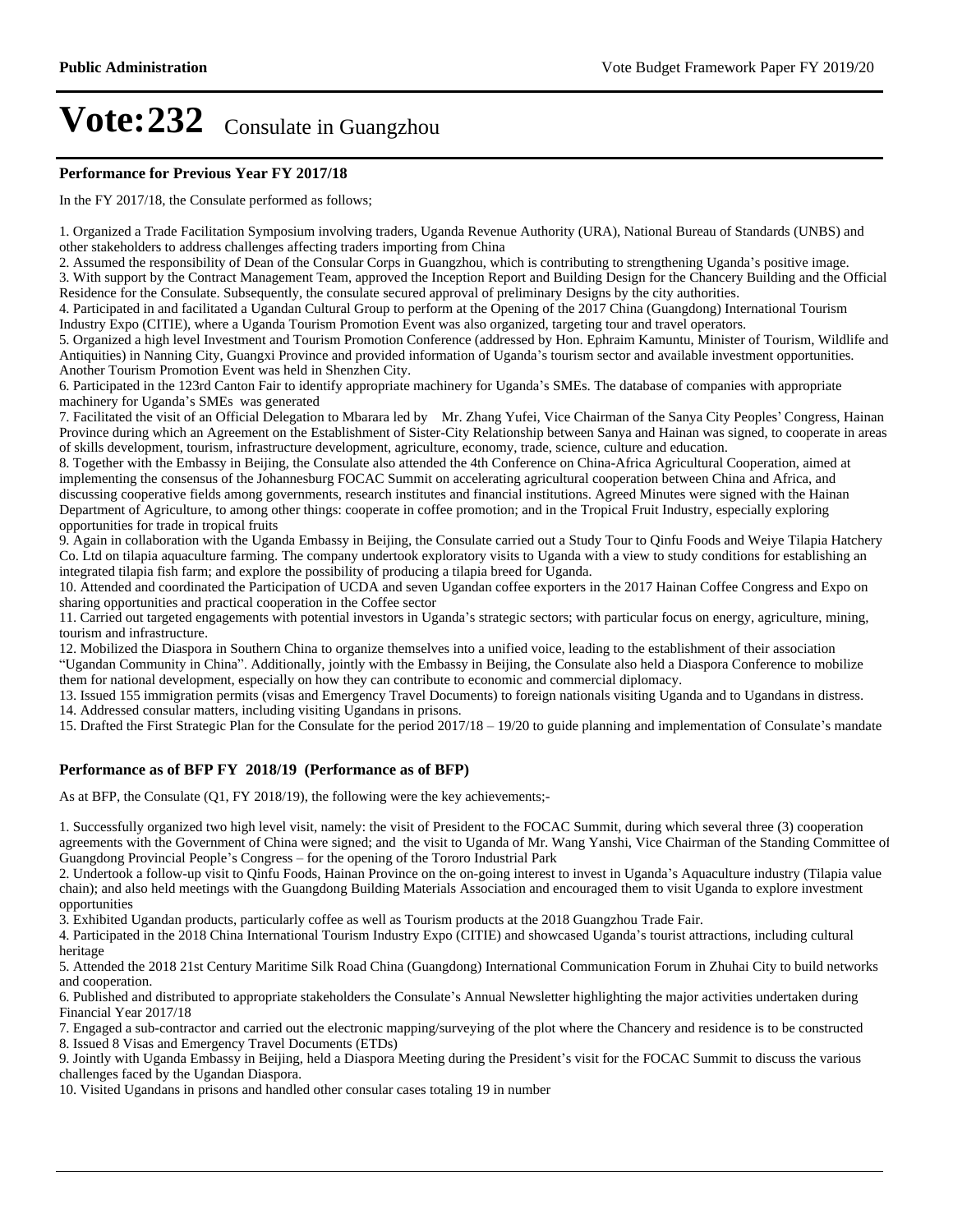### **FY 2019/20 Planned Outputs**

The Consulate plans to achieve the following outputs in FY 2019-20

- 1. Improved public image and good bilateral relations
- 2. 12 host-country seminars and conferences attended
- 3. At least 100 consular cases of Ugandans in distress handled and addressed
- 4. Protocol services offered to all entitled officials
- 5. Diplomatic visas and Temporary Travel Documents issued
- 6. 5 tourism promotion events and FAM Tours organized, targeting Tour and Travel Operators and Media
- 7. At least 246 tourist and business visas processed
- 8. 4 Investment Conferences organized in strategic sectors
- 9. 48 potential investors targeted and engaged to invest in Uganda
- 10. At least two (2) business delegations to travel to Uganda to explore investment opportunities
- 11. Market research on Ugandan strategic products carried out and reports submitted
- 12. 3 trade and business promotion events participated in
- 13. 3 MOUs/contracts and joint ventures concludedTransfer of appropriate Technology to Uganda Promoted
- 15. At least one MOU on cooperation in appropriate technology transfer signed
- 16. 4 Diaspora sensitization events organized on available economic and commercial diplomacy opportunities
- 17. At least 8 issues affecting Diaspora addressed
- 18. Construction of Chancery and official Residence Commenced
- 19. A new Utility Van Procured
- 20. Capacity building for 5 Staff Members provided
- 21. Two (2) sensitization workshops organized for staff on issues of gender, equity and HIV mainstreaming

# **Medium Term Plans**

The Medium Term plans for Uganda Consulate in Guangzhou include;

- 1. Construction of a Chancery and Official Residence
- 2. Procurement of a Representation Car and Utility Van
- 3. Development of Tourism, Investment and Trade Strategic Plans for China, in collaboration with the Uganda Embassy, Beijing
- 4. Continued efforts to target, engage and attract quality investments into Uganda's strategic sectors
- 5. Creation of further awareness about Uganda's tourism, trade and investment opportunities through promotion events in targeted cities
- 6. Use of the Office of Dean of the Consular Corps to further strengthen Uganda's positive image
- 7. Provision of appropriate training and capacity building for staff, including Chinese language

# **Efficiency of Vote Budget Allocations**

The Consulate will undertake the following to enhance performance with the limited resources:

1. Whenever appropriate, enhance collaboration with host authorities to provide government exhibition halls for tourism and investment promotion events, with a view to using savings for other priority activities

2. Maintain collaboration with the Embassy in Beijing to co-share costs for translation and printing of promotional materials to benefit from economies of scale

# **Vote Investment Plans**

The Consulate plans to kick start the construction of a Chancery and Official Residence.

# **Major Expenditure Allocations in the Vote for FY 2019/20**

Effective FY 2017/18, the Consulate received UGX400M to support economic and commercial diplomacy activities. However, it remains inadequate to effectively cover the Consular District.

The other major allocations are mainly to cater statutory items of Local Staff salaries, Foreign Service Allowance, Rent and Medical expenses.

# **V3: PROGRAMME OUTCOMES, OUTCOME INDICATORS AND PROPOSED BUDGET ALLOCATION**

### **Table V3.1: Programme Outcome and Outcome Indicators**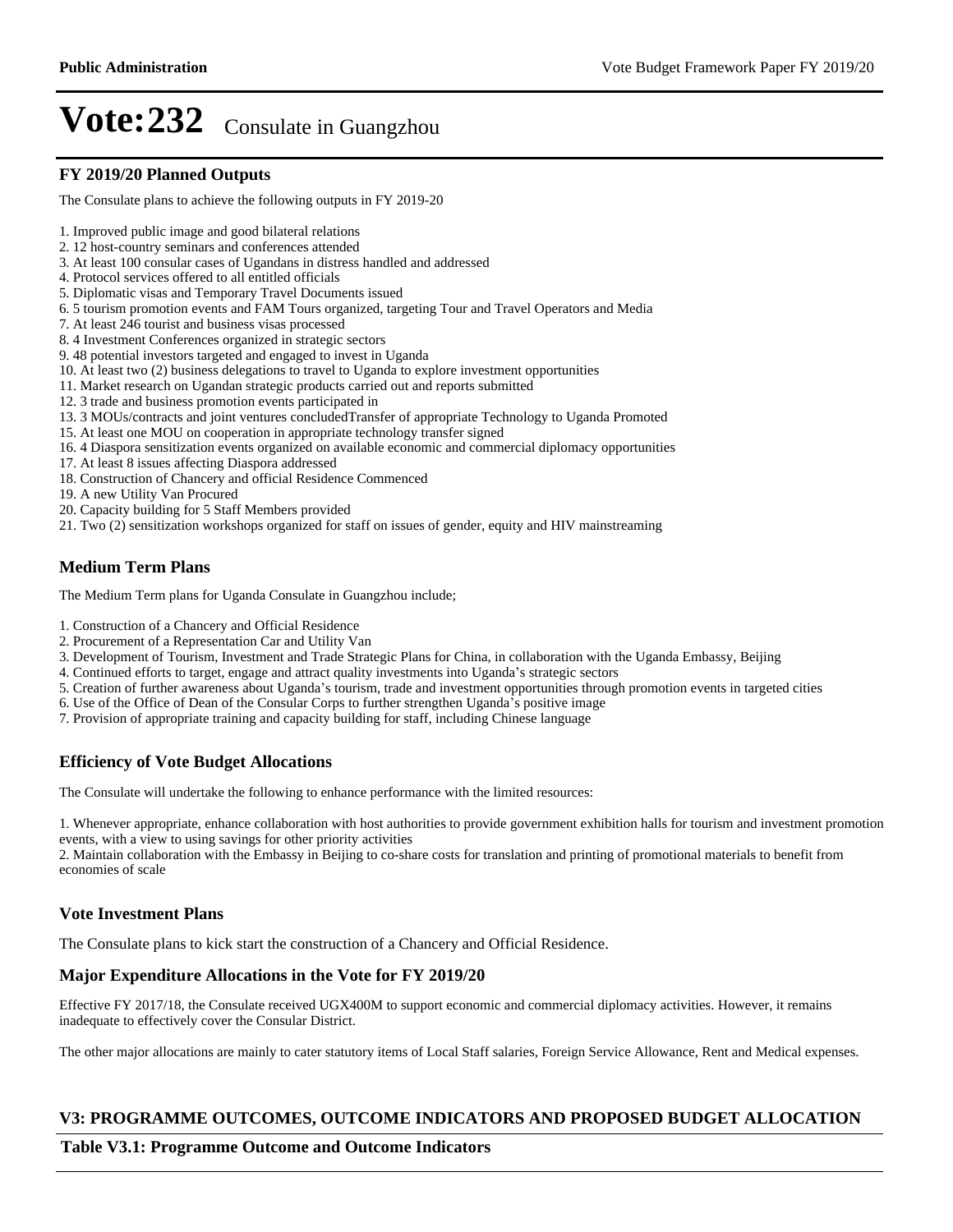#### **Programme : 52 Overseas Mission Services Programme Objective :** The Mission's objectives are; i. Promotion of economic and commercial diplomacy for increased foreign earnings and Job creation. ii. Provision of diplomatic, protocol and consular services to both Ugandans and foreigners iii. Promotion of public diplomacy and enhancement of Uganda's image iv. Strengthening of institutional capacity of the Consulate. v. Mobilization of the Diaspora for national development **Responsible Officer:** Accounting Officer **Programme Outcome: Enhance national security development, the country's image abroad and well being of Ugandans** *Sector Outcomes contributed to by the Programme Outcome* **1. Improved regional and International Relations Performance Targets Programme Performance Indicators (Output) 2017/18 Actual 2018/19 Target Base year Baseline 2019/20 Target 2020/21 Target 2021/22 Target**  -Number of cooperation frameworks negotiated, 2 2 3

#### **Table V3.2: Past Expenditure Outturns and Medium Term Projections by Programme**

| Billion Uganda shillings            | 2017/18        | 2018/19                                   |        | 2019-20                          | <b>MTEF Budget Projections</b> |         |         |         |
|-------------------------------------|----------------|-------------------------------------------|--------|----------------------------------|--------------------------------|---------|---------|---------|
|                                     | <b>Outturn</b> | <b>Approved Spent By</b><br><b>Budget</b> | End O1 | <b>Proposed</b><br><b>Budget</b> | 2020-21                        | 2021-22 | 2022-23 | 2023-24 |
| Vote: 232 Consulate in Guangzhou    |                |                                           |        |                                  |                                |         |         |         |
| <b>52 Overseas Mission Services</b> | 3.737          | 4.845                                     | 1.153  | 4.545                            | 4.545                          | 4.545   | 4.545   | 4.545   |
| Total for the Vote                  | 3.737          | 4.845                                     | 1.153  | 4.545                            | 4.545                          | 4.545   | 4.545   | 4.545   |

#### **V4: SUBPROGRAMME PAST EXPENDITURE OUTTURNS AND PROPOSED BUDGET ALLOCATIONS**

#### **Table V4.1: Past Expenditure Outturns and Medium Term Projections by SubProgramme**

| 2017/18<br><b>Billion Uganda shillings</b>     |                       | <b>FY 2018/19</b>     |                             | 2019-20                          | <b>Medium Term Projections</b> |         |         |             |
|------------------------------------------------|-----------------------|-----------------------|-----------------------------|----------------------------------|--------------------------------|---------|---------|-------------|
|                                                | <b>Outturn Budget</b> | <b>Approved Spent</b> | <b>By</b><br><b>End Sep</b> | <b>Proposed</b><br><b>Budget</b> | 2020-21                        | 2021-22 | 2022-23 | $2023 - 24$ |
| <b>Programme: 52 Overseas Mission Services</b> |                       |                       |                             |                                  |                                |         |         |             |
| 01 Consulate Guangzhou                         | 3.437                 | 4.545                 | 1.078                       | 4.545                            | 4.545                          | 4.545   | 4.545   | 4.545       |
| 1169 Strengthening Consulate in Guangzhou      | 0.300                 | 0.300                 | 0.075                       | 0.000                            | 0.000                          | 0.000   | 0.000   | 0.000       |
| <b>Total For the Programme: 52</b>             | 3.737                 | 4.845                 | 1.153                       | 4.545                            | 4.545                          | 4.545   | 4.545   | 4.545       |
| <b>Total for the Vote:232</b>                  | 3.737                 | 4.845                 | 1.153                       | 4.545                            | 4.545                          | 4.545   | 4.545   | 4.545       |

 $N/A$ 

#### **Table V4.3: Major Capital Investment (Capital Purchases outputs over 0.5Billion)**

N/A

# *V5: VOTE CHALLENGES FOR 2019/20 AND ADDITIONAL FUNDING REQUESTS*